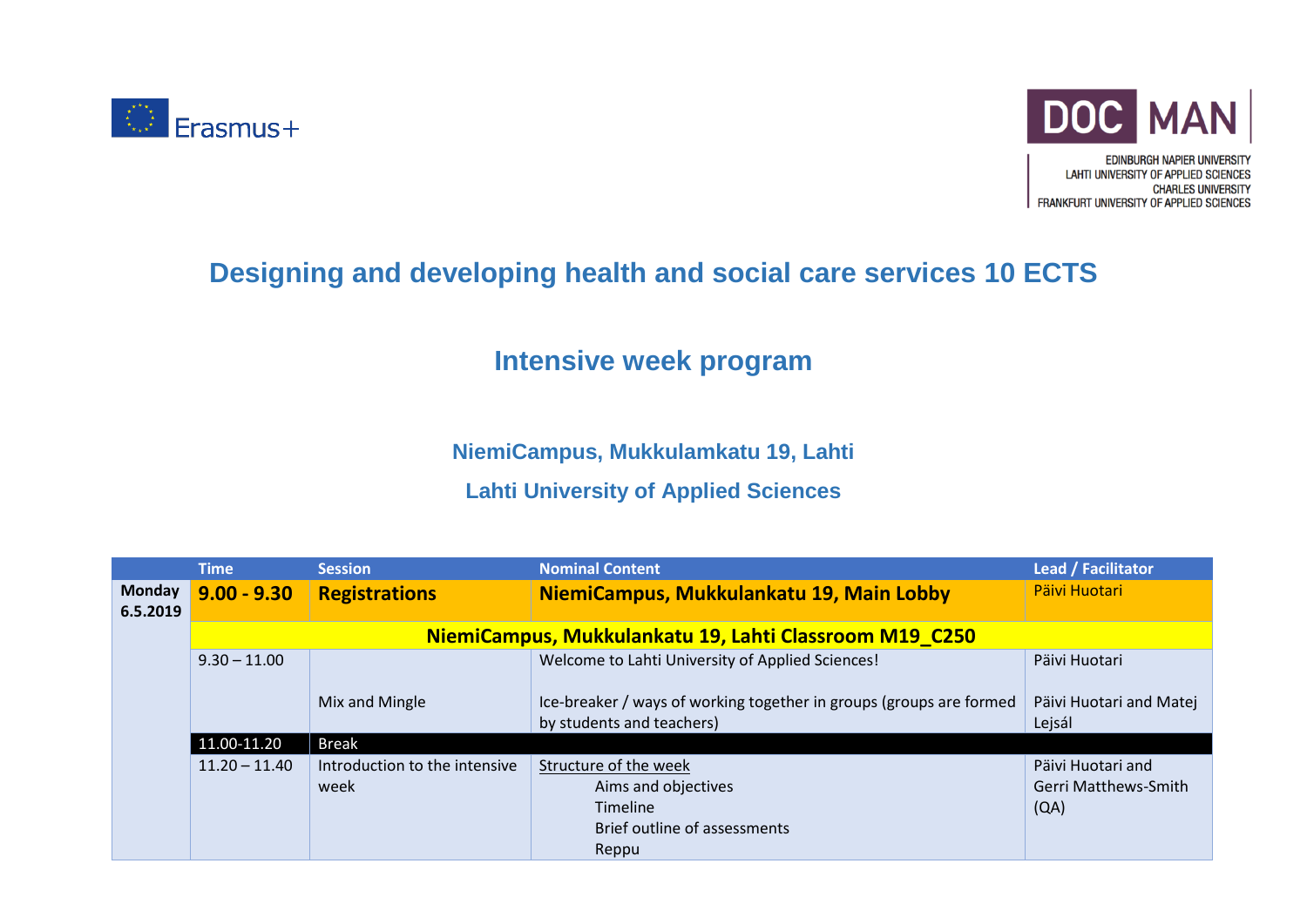|          |                                                   | <b>QA</b><br>Group work instructions and supervision                                                                                                             |                                                      |
|----------|---------------------------------------------------|------------------------------------------------------------------------------------------------------------------------------------------------------------------|------------------------------------------------------|
| 11.40-12 | <b>NiemiCampus</b>                                | Campus presentation                                                                                                                                              | Eveliina Kivinen                                     |
| 12.00-13 | Lunch                                             |                                                                                                                                                                  |                                                      |
| 13-14.30 | Future viewpoints for service<br>design solutions | Group work based on individual learning assignment<br>Group presentations                                                                                        | Fiona MacKenzie<br>Matej Lejsál<br>Rumeysa Demirturk |
| 14.30-15 | <b>Break</b>                                      |                                                                                                                                                                  |                                                      |
| 15-16.45 | Service design questions                          | Questions discussed in Groups<br>Group presentations: the most interesting and most unclear issues<br>in service design.<br>Joint discussion about the questions | Mirja Kälviäinen<br>(Faculty present)                |

|                     | <b>Time</b>                                            | <b>Session</b>                                           | <b>Nominal Content</b>                                                            | Lead / Facilitator                                                                        |  |  |
|---------------------|--------------------------------------------------------|----------------------------------------------------------|-----------------------------------------------------------------------------------|-------------------------------------------------------------------------------------------|--|--|
| Tuesday<br>7.5.2019 | NiemiCampus, Mukkulankatu 19, Lahti Classroom M19_C248 |                                                          |                                                                                   |                                                                                           |  |  |
|                     | $9.00 - 10.00$                                         | Case definition for the<br>service design<br>development | Each group will choose one service case and target customer segment               | Päivi Huotari<br>Fiona MacKenzie<br>Matej Lejsál<br>Rumeysa Demirturk                     |  |  |
|                     | 10-10.15                                               | <b>Break</b>                                             |                                                                                   |                                                                                           |  |  |
|                     | $10.15 - 12.00$                                        | Analysing the service<br>development situation           | Lecture<br>Group work on stakeholder and ecology mapping                          | Mirja Kälviäinen                                                                          |  |  |
|                     | $12.00 - 13$                                           | Lunch                                                    |                                                                                   |                                                                                           |  |  |
|                     | $13.00 - 14.30$                                        | Analysing the service<br>development situation           | Group work on analysing the different stakeholder path in the service             | Mirja Kälviäinen<br>Fiona MacKenzie<br>Matej Lejsál<br>Rumeysa Demirturk                  |  |  |
|                     | $14.30 - 15.00$                                        | <b>Break</b>                                             |                                                                                   |                                                                                           |  |  |
|                     | $15.00 - 16.00$                                        | Service empathy                                          | Group work on analysing the pain points and jobs of the different<br>stakeholders | Mirja Kälviäinen<br>Päivi Huotari<br>Fiona MacKenzie<br>Matej Lejsál<br>Rumeysa Demirturk |  |  |
|                     | $17.30 - 21.30$                                        | Sauna by the lake at<br>Siikaniemi                       | The bus will leave at 17.30 from Marolankatu<br>Back from Siikaniemi at 21.00     | All                                                                                       |  |  |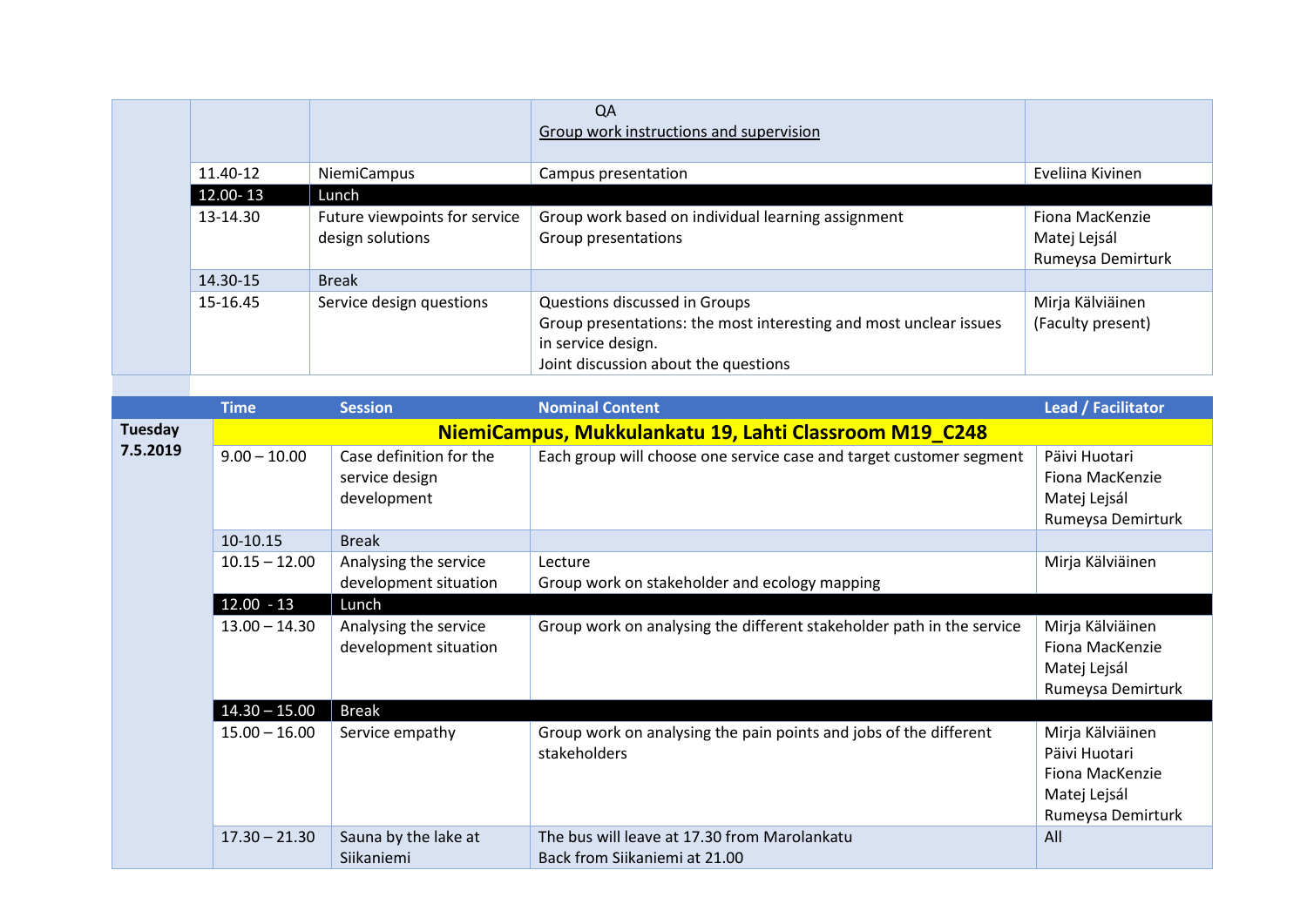|                       | <b>Time</b>                                            | <b>Session</b>            | <b>Nominal Content</b> | Lead / Facilitator |  |  |
|-----------------------|--------------------------------------------------------|---------------------------|------------------------|--------------------|--|--|
| Wednesday<br>8.5.2019 | NiemiCampus, Mukkulankatu 19, Lahti Classroom M19 C250 |                           |                        |                    |  |  |
|                       | $10.30 - 12.00$                                        | Customer journey          | Lecture                | Mirja Kälviäinen   |  |  |
|                       | $12.00 - 13.00$                                        | Lunch                     |                        |                    |  |  |
|                       | $13.00 - 16.00$                                        | Building the service from | Group work             | Fiona MacKenzie    |  |  |
|                       |                                                        | the customer point of     |                        | Mirja Kälviäinen   |  |  |
|                       |                                                        | view                      |                        | Matej Lejsál       |  |  |
|                       | $9 - 16$                                               | <b>DOCMAN PMG</b>         | <b>PMG meeting</b>     | <b>PMG members</b> |  |  |

|                      | <b>Time</b>                                            | <b>Session</b>           | <b>Nominal Content</b>                        | <b>Lead / Facilitator</b> |  |
|----------------------|--------------------------------------------------------|--------------------------|-----------------------------------------------|---------------------------|--|
|                      | NiemiCampus, Mukkulankatu 19, Lahti Classroom M19 C250 |                          |                                               |                           |  |
| Thursday<br>9.5.2019 | $9.00 - 12.00$                                         | Service Blueprint:       | Lecture                                       | Mirja Kälviäinen          |  |
|                      |                                                        | organizing the service   | Group work                                    | Päivi Huotari             |  |
|                      |                                                        | production               |                                               | Fiona MacKenzie           |  |
|                      |                                                        |                          |                                               | Matej Lejsál              |  |
|                      |                                                        |                          |                                               | Rumeysa Demirturk         |  |
|                      | $12.00 - 13.00$                                        | Lunch                    |                                               |                           |  |
|                      | $13.00 - 16$                                           | Group work presentations | Each group presents the service design result | Mirja Kälviäinen          |  |
|                      |                                                        |                          |                                               | Päivi Huotari             |  |
|                      |                                                        |                          |                                               | Fiona MacKenzie           |  |
|                      |                                                        |                          |                                               | Matej Lejsál              |  |
|                      |                                                        |                          |                                               | Rumeysa Demirturk         |  |

|                            | Time                                                   | <b>Session</b>                                | <b>Content</b>                              | Lead / Facilitator               |  |
|----------------------------|--------------------------------------------------------|-----------------------------------------------|---------------------------------------------|----------------------------------|--|
| <b>Friday</b><br>10.5.2019 | NiemiCampus, Mukkulankatu 19, Lahti Classroom M19 C248 |                                               |                                             |                                  |  |
|                            | $9.00 - 10.30$                                         | Customer driven<br>approach and<br>management | Lecture<br>Learning material and Group work | Päivi Huotari<br>Fiona MacKenzie |  |
|                            | 10.30                                                  | <b>Break</b>                                  |                                             |                                  |  |